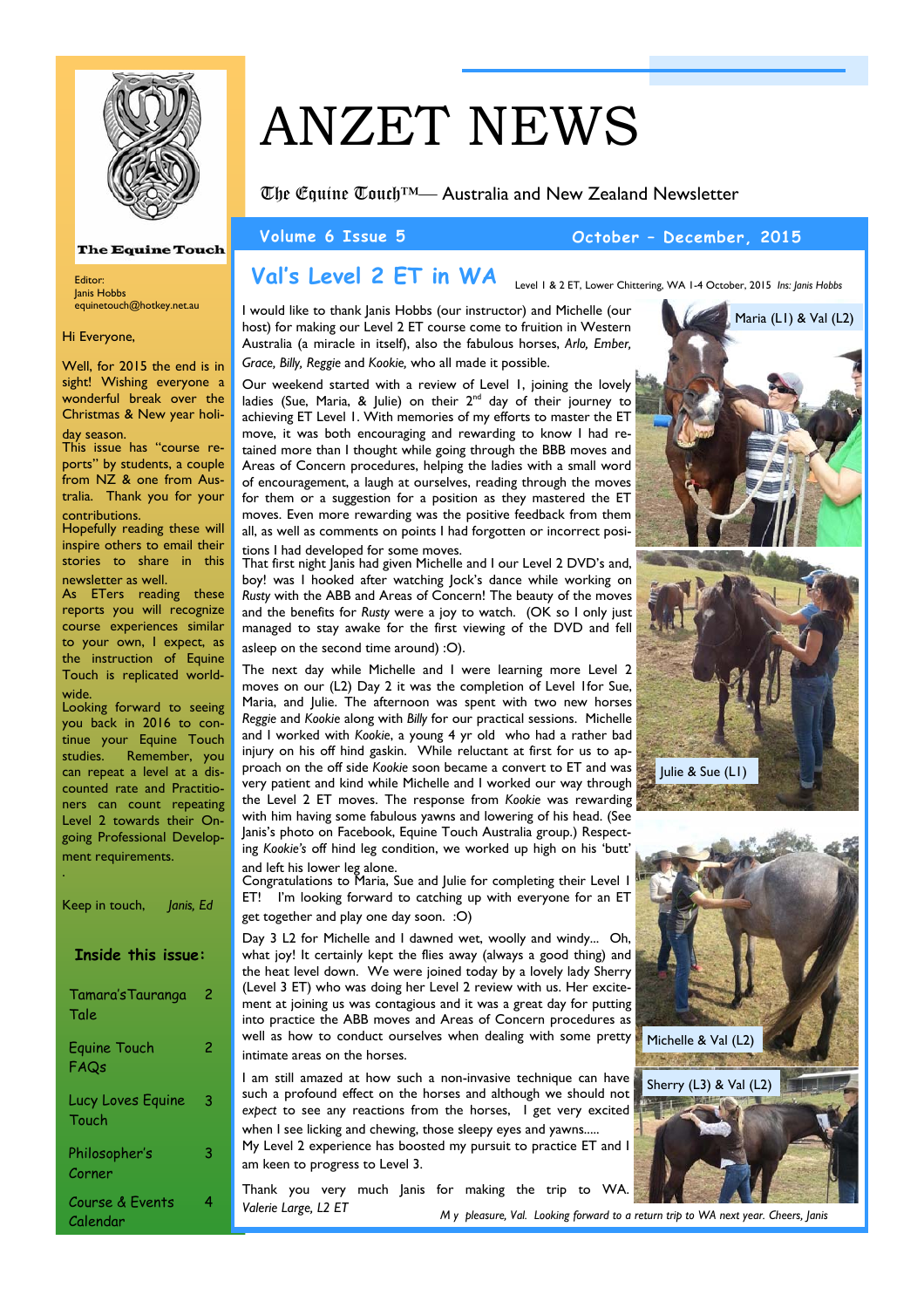## **Page 2 The Equine Touch™— Australia and New Zealand Newsletter**

## **Tamara's Tauranga Tale**

Level 1 ET, Tauranga, Nth Island, NZ, December, 2015 *Ins: Denyse Cambie*

I recently attended a Level 1 ET course with Denyse Cambie. What I liked when I first looked into ET was the fact it was a noninvasive and non-diagnostic technique and that a professional registration could be gained over time and at my own pace. Having no one in my area that does this I wasn't able to see the benefits or results before attending the course.

On the first morning after going through the first part of the briefing I was sceptical about how it actually worked. We then got to practice the moves on each other and in the afternoon on a horse. I could see from the demonstrations Denyse was providing that the horse most definitely responded positively although my attempts most definitely needed some practice.

On day two we again got to practice on each other in the morning and then on horses in the afternoon. As we practiced on each other we asked each other to provide feedback so we knew if it was good, bad or indifferent and after lunch outside we went. I felt much more confident at this stage about what and how to perform the techniques and was able to say to myself 'that one was good or that one was bad'. Our group was small which was great as this meant Denyse could help us all if we were struggling and she was close at hand to say 'Try this.' or 'Put your body here.'.

Day three was all hands-on practice on horses and we worked in pairs on different horses so we could help each other and develop our own ability and confidence, yet have that support you need when learning. We were shown some alternative ways to do some of the moves which was a big hit with me as sometimes I just felt awkward and the alternative technique options of some of the moves gave me a chance to get better results.



I left the course at the end of day three thinking 'Oh, my god! How will I remember all this?' There had been so much information to take on board, I felt I needed a few days to let it all sink but worried I would forget so much. Once home and all alone I turned to my manual to practice on my own horse and found the pictures in the manual were a great tool. Also using the DVD before going out to try was a massive reminder of what and how to do each move.

What I have found now with time to reflect is that the way the course was delivered in the smaller group was very apt for what you need to learn giving enough time to practice and perfect each move and ask your questions along the way, and I think each of us took away our own thoughts on how and why it works.

Not only did we learn about ET but Denyse informed us of other things that may be of benefit in the health of our horses for example 'willy beans' something not commonly talked about but very relevant to a geldings' health and well being, whenever the geldings relaxed and let it all hang out Denyse was in there like a shot showing how to check for them. (Think I'll be making sure I only have mares from now on! – Ha-ha!).

I met some great people on the course and we all had that common foundation to help us bond, 'helping horses'. One of the girls had said how she had noticed her horse respond differently after each session showing a more positive response each time and that was great to hear and see.

Now I look forward to more practice and will be back for Level 2 as soon as I can. Thanks, Tamara Welsh.

### **FAQs — Email your ET related questions to equinetouch@hotkey.net.au**

Question: How long should I leave between attending Level 1 and Level 2? Between Level 2 and Level 3?<br>Answer: This may vary according to your aspirations and time available to be able to put in the practice This may vary according to your aspirations and time available to be able to put in the practice needed to consolidate what you have learned. You do this by practicing on your horse(s), attending ET practice/play days with your studybuddies, reviewing the support materials—manual and DVD- and completing Horse Assessments (if you choose the Practitioner Track rather than the Horse Owner Track). For supervised practice you can choose to attend a practice day with an instructor or attend a course for a day as a review or even repeat a course at a discount price. About 2-3 months between L1 and L2 works well and perhaps longer between L2 & L3. On the Practitioner Track after L3 12 months is considered adequate to complete your Case Studies. See over page for an example from NZ where students attended Level 1 in September and Level 2 in December.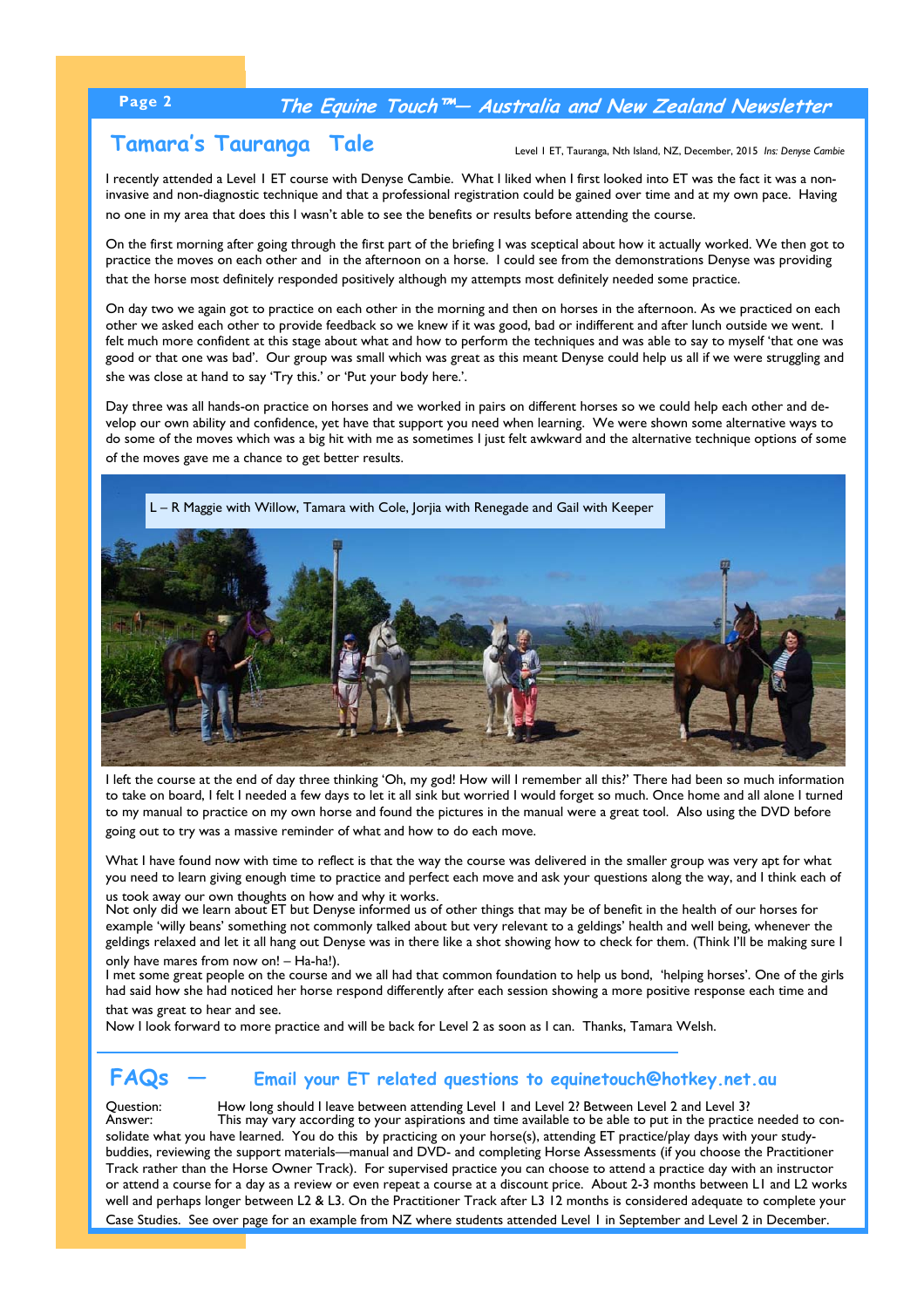#### **Volume 6 Issue 5 Page 3 According to the Contract of Contract Contract of Page 3**

## **Lucy Loves Equine Touch**

OK - I carried the camera to the course each day and forgot to take photos so this one was from Level 1 but the same guys were on L2 class - Susan Tulloch, Monika Huber, Lucy Dawson (England) and Rachel Hutton. Not one a kiwi, either Scottish, German, or English originally...anyway….

We had a great class and the girls had some good challenging horses with which to build a connection and work through their ABB protocols. We had some rescue mares who hadn't had bodywork much before and had lots of issues.

All these ladies are keen to do L3 and become practitioners which is awesome for the horses.

Here is a little comment from Lucy about how she is finding learning the Equine Touch. Lucy started out at Bishop Burton College, same place as Daisy Hardcastle, and Daisy is now an ET practitioner back in England.

*Ins: Janice Clyma* 



Level 2 ET, Hamner Springs, Sth Island, NZ 4-6 December 2015 *Ins: Janice Clyma*



"I found out about Equine Touch initially through a friend from university in England who was hoping to begin a Level 1 ET course. After doing some of my own research, I decided it was something I was very keen to pursue, and was very fortunate to find Janice who was willing to help me through my training! I've been so amazed by the positive results the Equine Touch basic body balance has had on the horses I have practiced on up to now, and I am very excited to put the Advanced Body Balance into practice, after completing my Level 2. It is just so rewarding to see the horses enjoying the bodywork and to gain an overall improvement afterwards. I am really looking forward to continuing my Equine Touch work; I am aiming to complete my Level 3 and go on to become a practitioner, and be able to take ET back to England."

*Lucy Dawson, ET Level 2* 

## **Equine Touch – Philosopher's Corner By Janis Hobbs**

From physical fumbles to mindful moves—the beginning of the ET journey. Stay for the "dance".

What is The Equine Touch? Each student will come to their own personal understanding of what it is through their experience as they apply the knowledge acquired at their courses and tutorials and through performing ET on horses. Over time that understanding is likely to change.

At first perhaps you will think it is a tricky series of moves in a prescribed pattern on the horse's body with, as one student commented, "a ridiculously simple looking" technique. You perhaps doubt you will ever master the technique and memorise the moves! You will be very preoccupied with the physical aspect, likely to be quite self-conscious, quite self-focused, maybe clumsy and therefore self-critical as you reflect on yourself as the performer of ET. Perhaps you will be, quite understandably, tempted to look for evidence of the success of your technique in the more highly visible signs of reaction or relaxation that the horse may exhibit such as yawns and licking/chewing, shaking etc. Your confidence may be boosted or crushed if you rely on this evaluation. Yes, it is gratifying to see that there has been some effect. However, there is more to it.

Then you will remember you have been told that beyond making the technique of the move a habit (with practice, practice, practice!) you will move into a different understanding as you are able to approach the horse more fully mindful of Equine Touch principles such as "no force", A.I.I., listening to the horse's body, feeling for the tissue response as you gradually apply the "bump", watching for the signs , subtle or otherwise, that the horse is accepting your level of pressure. You may need to adjust your approach and pressure to be accepted. You will become more and more aware of the "dance" of giving and receiving that you share with the horse, more and more focused on the horse's experience of this exchange of information.

*Jock Ruddock*, would quote *Ray Hunt: "*It's not what you can do to the horse that counts; it is what it allows you to do that is of consequence." and here is the ET paraphrasing.

It's not about what you, the performer of ET, can do, what RESULTS YOU can ACHIEVE and SEE, but what the HORSE will ACCEPT and ALLOW you to do and how it processes the ET in its own way to restore proper or improved function in the body.

Because Equine Touch is non-diagnostic you may never identify exactly what was amiss. Don't worry about that or even how you feel—observe the horse, the key figure in this exchange; after ET does the horse seem to be more relaxed, moving more freely, relating to its human and paddock mates more comfortably, back to healthy appetite, happy and comfortable in its work, calm and at ease in its environment? Be satisfied. It's not about you, it's all for the horse.